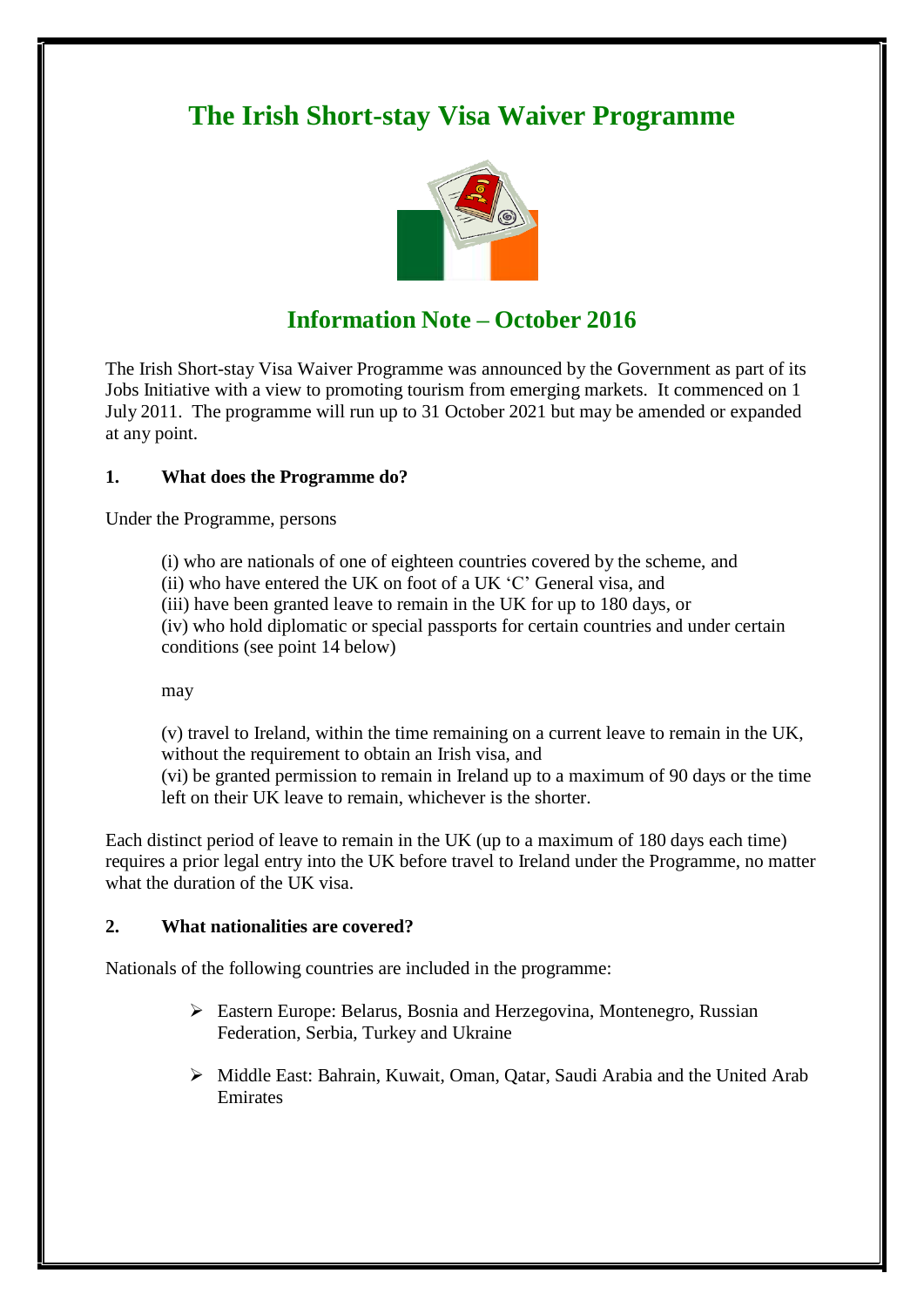$\triangleright$  Other Asian: India, Kazakhstan, Peoples Republic of China<sup>1</sup>, Thailand, Uzbekistan

## **3. What type of UK visas are covered?**

Short stay visit visas granted to persons seeking to leave to enter or remain in the UK except those seeking to enter as (i) a Visitor in Transit or (ii) a Visitor seeking to enter for the purpose of marriage or to enter a civil partnership. Long-term visitors to the UK, for example longterm student visas, persons seeking to join spouse or family reunification, are not encompassed.

See position at 16 in relation to nationals of Kuwait, Oman, Qatar and the United Arab Emirates who hold an Electronic Visa Waiver (EVW) Document issued by the UK.

## **4. How long will I be able to stay in Ireland under the Programme?**

The maximum period of validity of leave to remain in the UK for the above categories is 180 days but the maximum stay in Ireland will be 90 days or to the end of the period of validity of the UK leave to remain, whichever is the shorter. Holders of UK long-term business visas should note that the visit to Ireland must take place within a current period of leave to remain (see paragraph 9 below for more details).

Travellers who wish to visit Ireland as part of this programme and who intend eventually to depart from the UK after their stay in Ireland is complete should ensure that their permission to remain in the UK remains valid to cover their date of departure from the UK. When making travel plans, such travellers are strongly advised allow to enough time before the date of expiry of their leave to remain in the UK so that they can legally enter and be present in the UK to begin their planned departure journey from there.

## **5. Are there circumstances where I would still need an Irish visa?**

It should be stressed that the need for a visa to visit Ireland is not eliminated in all circumstances by this programme. Visitors from visa-required countries will still require an Irish visa for direct travel to Ireland unless they are availing of this Programme. What is eliminated by this programme is the need to have **both** an Irish and UK visa when visiting Ireland via the UK (or visiting Ireland following a visit to the UK in certain circumstances – see paragraphs 7, 8 and 9 below).

Travellers should also note that this programme does **not** amount to a common UK and Irish visa regime and that possession of an Irish visa does not allow travellers to enter the UK. Anybody who is visa required by the UK and who wishes to enter the UK, must be in possession of a valid UK visa. This includes those wishing to visit Northern Ireland.

## **6. What conditions will I have to fulfil to avail of the Programme?**

The person travelling will be required to have landed in and gained lawful entry to the UK, on foot of the current visa, prior to undertaking the journey to Ireland. Lawful entry to the UK

<sup>&</sup>lt;sup>1</sup> Please note in relation to China that nationals of the Special Administrative Regions of Hong Kong and Macau are already on the list of those nationals who do not require a visa to travel to Ireland.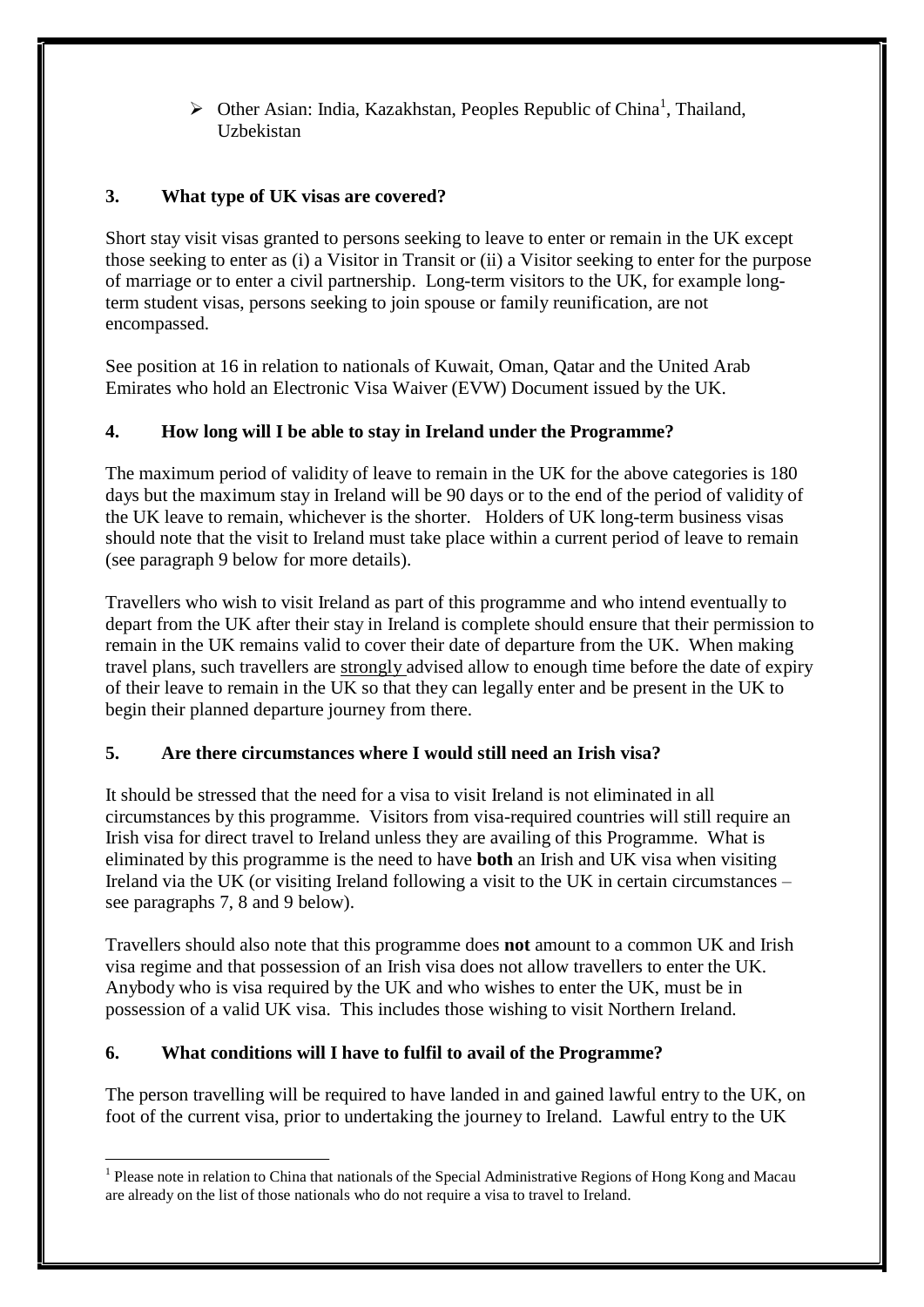will be attested by the appropriate entry stamp of the UK Border Agency. Therefore, transit passengers through the UK to Ireland, who do not pass through immigration in the UK, will still require an Irish visa. There is no minimum length of stay in the UK required before travel to Ireland.

### **7. Can I return home or go to another country from the UK and then travel to Ireland on foot of the UK visa?**

Yes, as long as both the UK visa and leave to enter and remain are still valid and current and the person travelling has passed through UK immigration at least once on foot of them, the UK visa may be used for travel to Ireland.

Please see advice at 4 above on allowing enough time for those wishing to make return journeys from the UK.

### **8. Can I visit Ireland from the UK more than once during my stay?**

A person may return to Ireland within the period of validity of the UK leave to remain but will not be able to stay in Ireland for more than 90 days in any one visit. As set out at paragraph 10 below, the immigration officer at port of entry has the ultimate decision on the length of stay.

#### **9. What is the position regarding holders of UK long-term multi-entry business visas?**

Holders of long-term multi-entry business visas (i.e. of up to 10 years' duration) are covered by the Programme. However, they must travel to Ireland within a current period of "leave to enter (and remain)" in the UK (i.e. maximum 180 days) and they must have legally entered the UK under that current leave. Within that period, it is possible for the visa-holder to return to their home country, or a third country, and subsequently travel to Ireland directly without the requirement for an Irish visa as long as the conditions above are met including that it is within the maximum 180 days' leave to remain. However, the first occasion of use of the visa in any particular period of leave to enter and remain must be to land in and enter the UK.

Please see advice at 4 above on allowing enough time for those wishing to make return journeys from the UK.

## **10. What will happen when I arrive in Ireland?**

Persons travelling to Ireland under the programme will be treated at their Irish port of entry just as they would have been previously if arriving with an Irish visa i.e. their passport will be further stamped by immigration officers at the Irish port of entry with an entry stamp and a date until which the visitor is allowed to stay. Visitors will have to satisfy immigration officers as to the purpose of their visit in the normal way i.e. a visa, either Irish or UK, will not automatically grant entry.

## **11. What if I want to visit Northern Ireland?**

Subject to the rules and procedures laid out else where in this Information Note regarding possession of a valid UK visa and current leave to remain there, in relation to persons travelling between Ireland and Northern Ireland, the following scenarios will apply: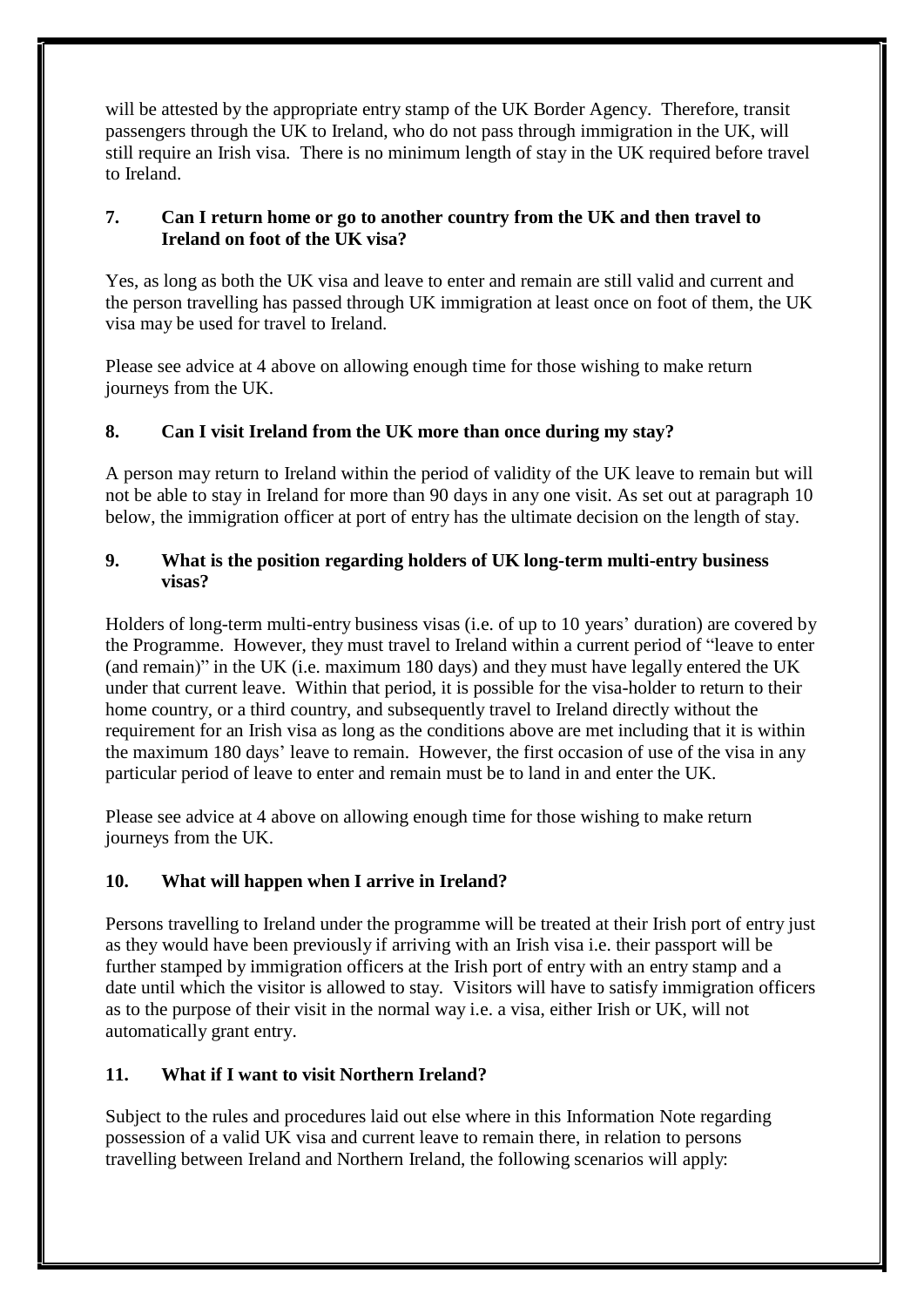- $\triangleright$  If arriving in Ireland and then travelling to Northern Ireland, both an Irish and UK visa will be required, as is the case at present
- $\triangleright$  If arriving in Northern Ireland and travelling to Ireland, the visa waiver programme will apply and only a UK visa will be required
- $\triangleright$  If arriving in Ireland, travelling to Northern Ireland and then returning to Ireland, both an Irish and UK visa will be required but the UK visa will be accepted under the Programme for the return visit
- $\triangleright$  If arriving in Northern Ireland, travelling to Ireland and then returning to Northern Ireland, the visa waiver programme will apply to the visit to Ireland but the appropriate UK visa (i.e. double entry or multi-entry) will be required to allow a second entry into Northern Ireland

### **12. Can I travel home directly from Ireland?**

Yes, the person may travel out of the Common Travel Area from either Ireland or the UK but this must happen before the expiry of the stamp issued by the immigration officer on arrival in Ireland (if leaving from Ireland) or the expiration of the UK visa (if leaving from the UK).

Please see advice at 4 above on allowing enough time for those wishing to make return journeys from the UK.

#### **13. I am resident in one of the countries covered by the Programme but a national of another country. Can I avail of the Programme?**

Only passport holders of those countries are included in the scheme. Residents in those countries, who are not nationals of that country, are not covered.

#### **14. I hold a diplomatic or special passport for one of the countries covered. Can I avail of the Programme?**

(a) Holders of diplomatic or diplomatic and special passports from certain countries which are visa exempt for the UK:

It would not be possible for certain holders of diplomatic and special passports to fulfil the basic requirement of having a UK visa to benefit from the Programme as they are from countries to whom the UK has granted a visa exemption for such passport holders. To address this anomaly, holders of diplomatic and/or special passports of the relevant countries, are included in the Programme (i.e. can travel to Ireland without an Irish visa) under the following conditions:

- For those posted to the UK, they must have the appropriate "exempt vignette" from the UK authorities prior to travel.
- For those not posted to the UK, they must have a UK entry stamp on their passport i.e. they cannot travel directly to Ireland without an Irish visa.

#### (b) Other nationals

Holders of diplomatic and special passports from the other countries covered by the Programme can only avail of it in the same way as holders of ordinary passports from their home country. Please note that holders of diplomatic passports from countries other than those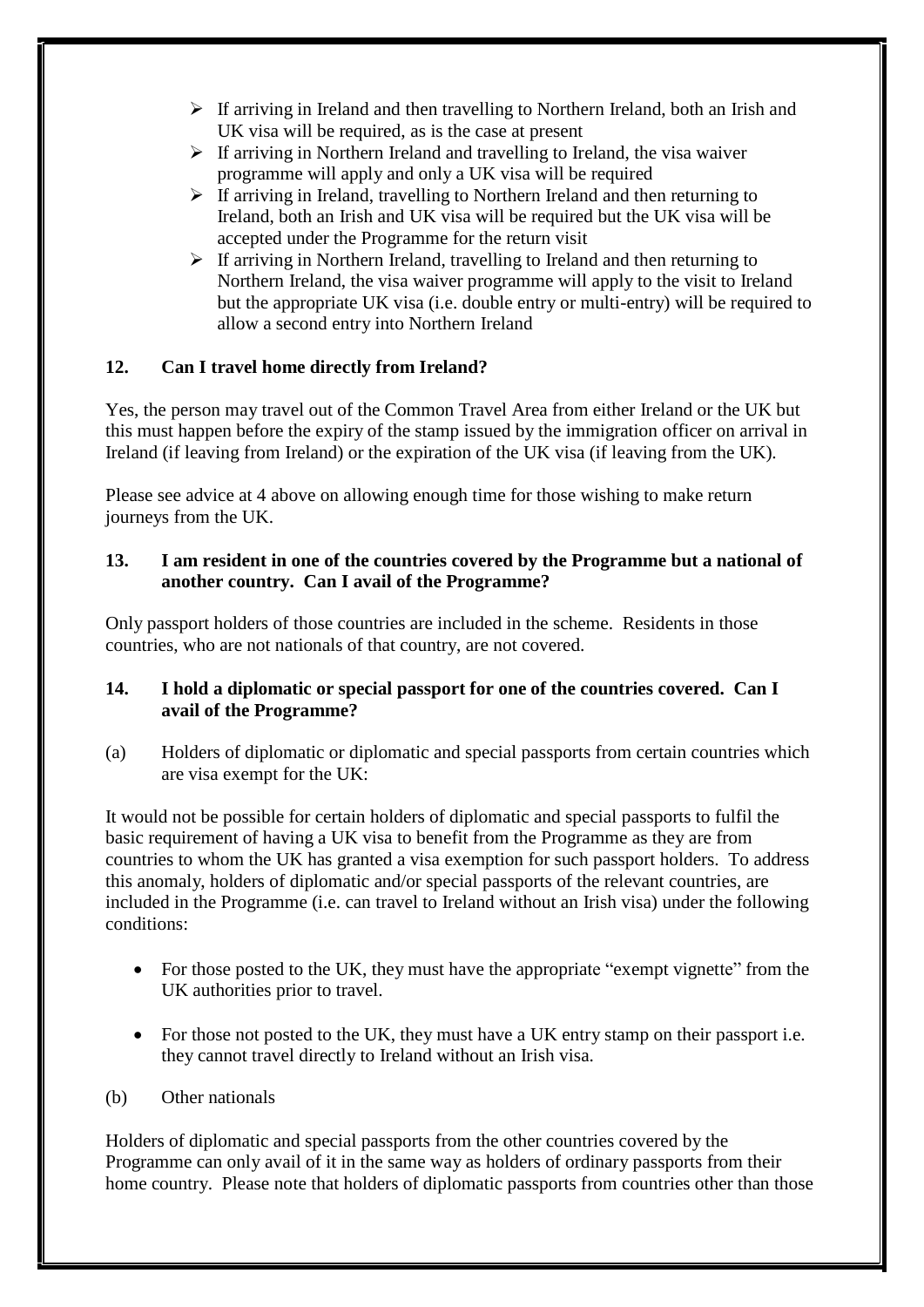listed under (a) above, who are resident in the UK and have been given an "exempt vignette" by the UK authorities on an individual basis, still require an Irish visa to travel to Ireland. However, if they are resident in the UK and from one of the other countries covered by the Programme, they will have the Irish visa granted free of charge.

#### **15. I am a national of one of the countries covered but am a long-term resident in the UK or the Schengen area. Can I avail of the Programme?**

Nationals of the countries above, who are long-term legal residents in the UK or the Schengen area, will still require an Irish visa but will have the visa fee waived as part of the Programme. The visa fee is usually  $\epsilon$ 60 per person, including children, for a single visit, or  $\epsilon$ 100 for a multi-entry visa.

Visa applicants will see comprehensive guidelines on making a visa application and may follow links to make an online application at:

#### *[www.inis.gov.ie](http://www.inis.gov.ie/)*

#### **16. I am a national of Kuwait, Oman, Qatar or the United Arab Emirates and have obtained an Electronic Visa Waiver (EVW) document for travel to the UK. Can I avail of the Programme?**

At present, passport holders of Kuwait, Oman, Qatar and the United Arab Emirates are able to travel to the UK if they have obtained an Electronic Visa Waiver (EVW) document online. The Programme will continue to operate in relation to passport holders of the four countries concerned who avail of the EVW document for travel to the UK.

Holders of EVW documents who wish to avail of the Irish Programme are advised to have a copy of the EVW document for presentation on request at an Irish port of entry.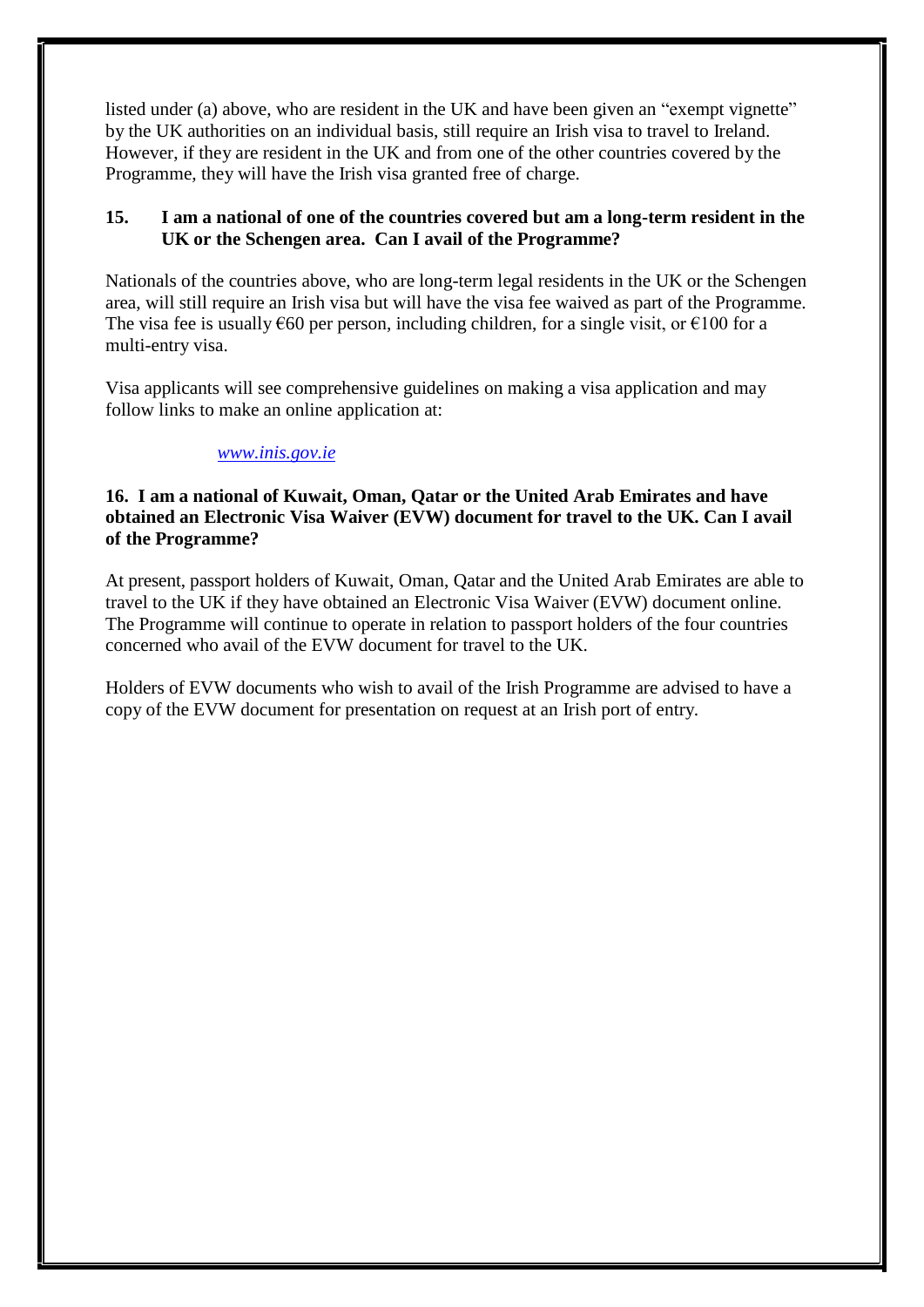## **Additional Information for Carriers – what to look for from persons seeking to avail of the Programme.**

Carriers should satisfy themselves as to the following in relation to travellers claiming to be availing of the Visa Waiver Programme:

- 1. The traveller holds a passport of one of the eighteen countries covered.
- 2. They have a valid current UK "C" visa in any category other than (i) a Visitor in Transit or (ii) a Visitor seeking to enter for the purpose of marriage or to enter a civil partnership.
- 3. The traveller must have used the current visa to enter the UK at least once in order to avail of the Visa Waiver Programme. A stamp of the UK Border Agency evidencing the use of the visa to enter the UK is, therefore, required.
- 4. Holders of diplomatic and special passports from the eighteen countries are also covered by the Programme. Such passport holders have been advised to obtain an "exempt vignette" from the UK authorities prior to travel to Ireland or to have a UK entry stamp on arrival in Ireland.
- 5. Entry stamps issued by the UK to nationals of Kuwait, Oman, Qatar and United Arab Emirates having entered the UK with a printed Electronic Visa Waiver (EVW) Document are considered as sufficient for the purposes of this Programme. However, it is recommended to also hold a printed copy of the EVW at an Irish port of entry.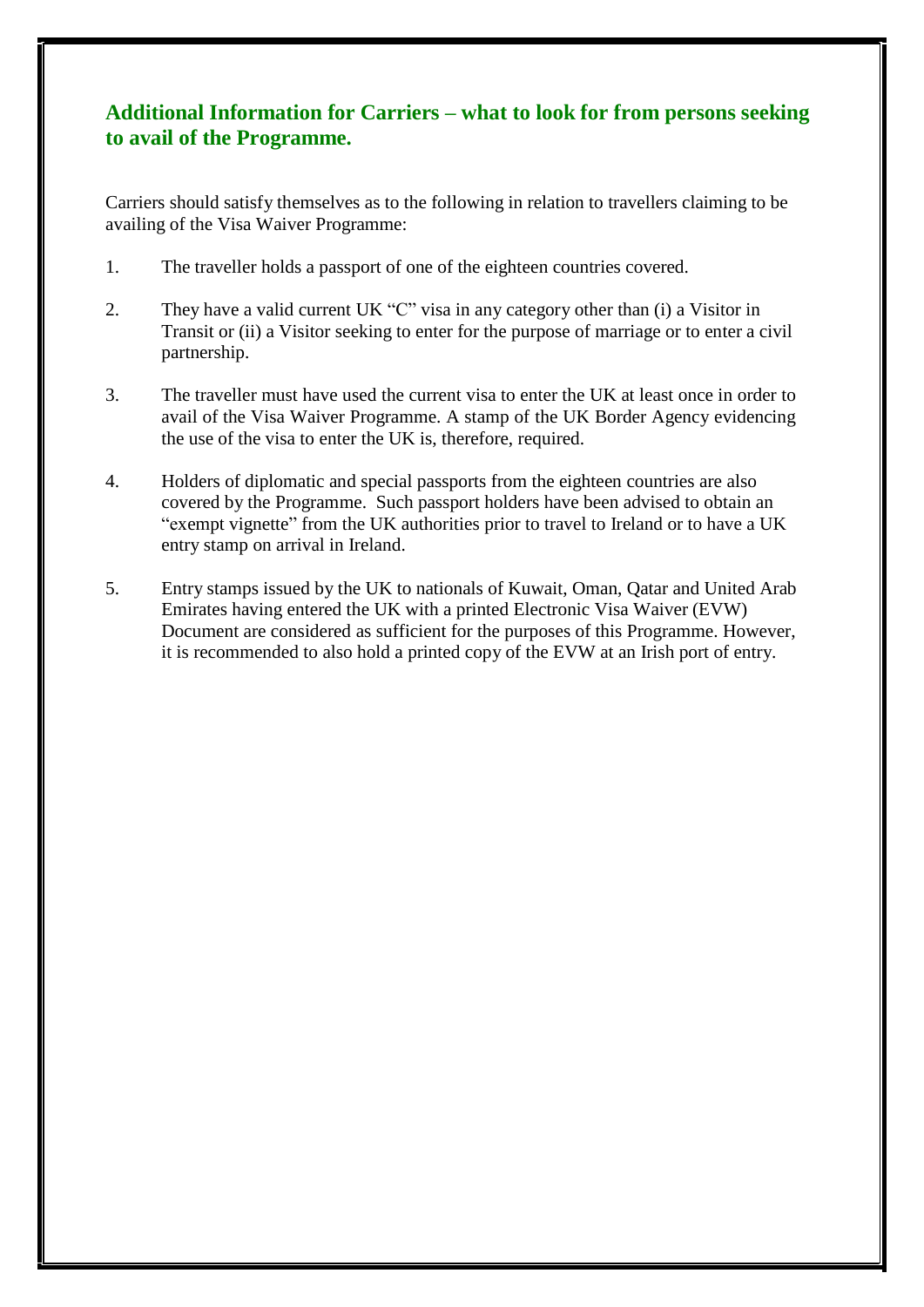## **Do I need an Irish Visa? Some scenarios:**

Note: all of these scenarios assume that the person in question is a national of one of the eighteen countries covered by the Short-stay Visa Waiver Programme.

1. I have a new unused UK Visa, but would firstly like to make a trip to Ireland for one week before I go to the UK. I hope to fly into London and then transit onwards to Dublin. Do I need an Irish Visa?

A – Yes, you are not proposing to enter the UK, only transit it, therefore you must have a valid Irish Visa.

2. I have a new unused UK Visa and would like to go to Ireland first. I am hoping to fly direct to Ireland or via a Schengen/ $3<sup>rd</sup>$  country to get there. Do I need an Irish Visa?

A – Yes. You will not have entered the UK before arrival in Ireland, therefore you cannot use the UK visa to enter Ireland beforehand.

3. I spent two weeks in the UK on holidays on my UK Visa and I would like to visit Ireland for one week before returning to Russia. Do I need to have an Irish Visa?

A – No, you have successfully entered the UK. Therefore you can use the UK Visa to present yourself for entry to Ireland. You do not need to apply for an Irish Visa.

4. I visited the UK three months ago and returned back to the UAE. I have been invited by a friend to visit Ireland next month, and hope to fly directly there or via UK/ Schengen/3rd country. My UK Visa is still valid for 3 months. Do I need to apply for an Irish Visa?

A – No, you have been previously successfully cleared to enter the UK on this visa so you can use this visa to present yourself for entry to Ireland, either travelling direct to Ireland or transiting a UK/Schengen/ $3<sup>rd</sup>$  country airport.

5. I am an Indian national on a long term resident's visa in the UK and would like to visit Ireland. Do I need a visa to do so?

A – Yes, this scheme does not apply to holders of UK Long Term visas so you must apply for an Irish Visa at the Irish Embassy in London. However, as part of the Programme, the visa fee will be waived.

6. I have spent 150 days in the UK and would like to visit Ireland. Will I get 90 days to stay in Ireland?

A – The length of time you get to stay in a country is decided by the Immigration Officer at the port of entry. On the basis of a maximum allowable stay of 90 days in Ireland and a combined total of 180 days within the Irish/UK Common Travel Area, it is likely that you will only be given a maximum of 30 days to stay in Ireland.

7. I am a tour operator and am organising a tour group to travel to a Schengen country first, then the UK and, finally, Ireland. Will my group need Irish Visas?